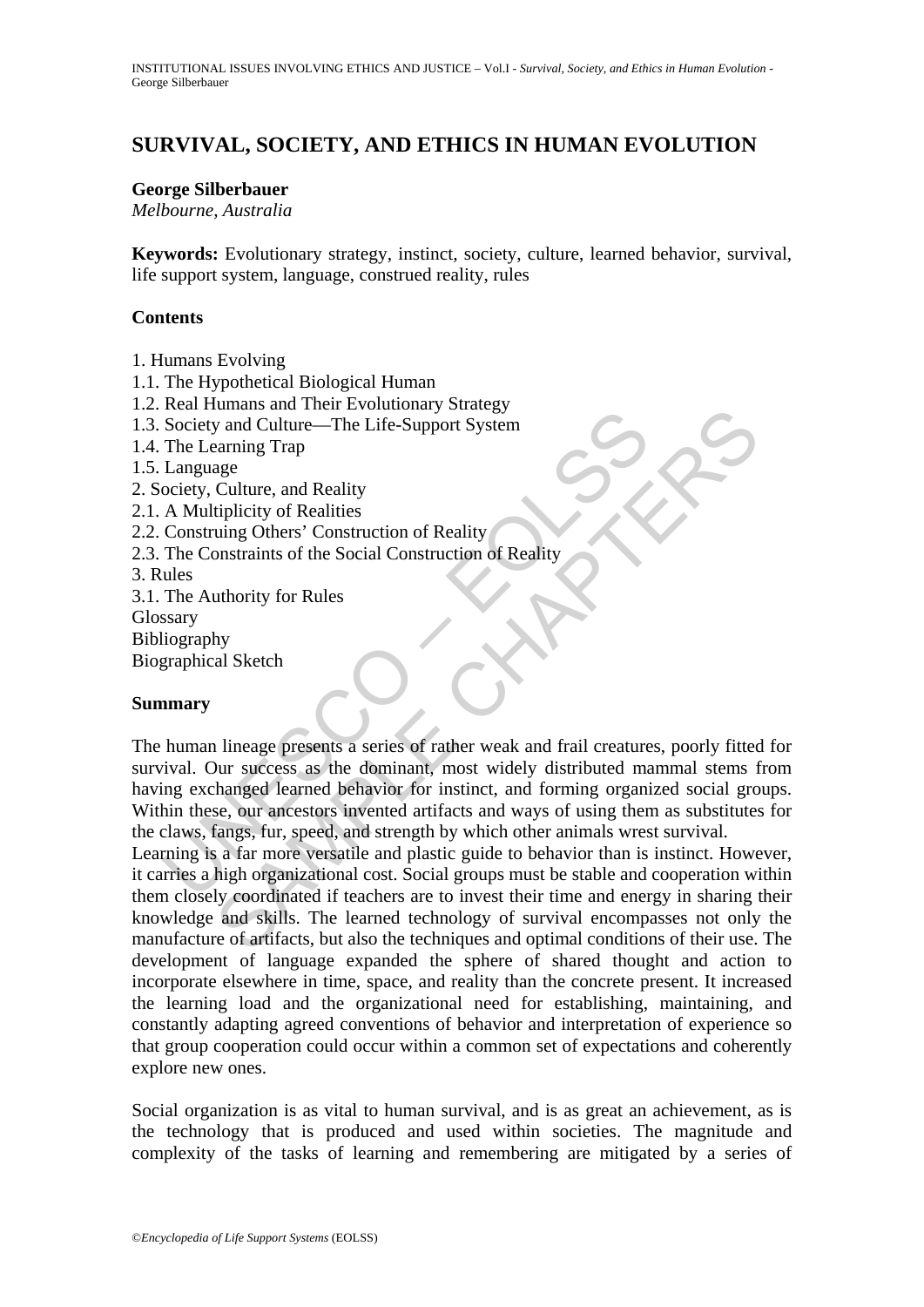hierarchically ordered rules of progressively increasing scope, generality, and authority. At the apex of the hierarchy are ethics—the cardinal points by which society orients itself in determining whether, and to what extent, an action is right or wrong and, thus, in defining the point of balance between good and bad.

# **1. Humans Evolving**

### **1.1. The Hypothetical Biological Human**

endants who would become the most widely distributed mamm<br>efeating (at least temporarily) almost all other life forms in a con<br>ann is an animal without much strength for its medium to large<br>ws are not fit for ripping open s who would become the most widely distributed mammal species, cap<br>g (at least temporarily) almost all other life forms in a contest for survive<br>a m animal without much strength for its medium to large size. Its soft, as<br>n Biologists raised in the tradition of judging evolutionary fitness in terms of a species' anatomical and physiological characteristics, with little or no consideration of its behavior, ought not to have expected much from early humans. By those limited, unrealistic criteria our distant ancestors showed very little indication of producing descendants who would become the most widely distributed mammal species, capable of defeating (at least temporarily) almost all other life forms in a contest for survival. A human is an animal without much strength for its medium to large size. Its soft, short claws are not fit for ripping open anything much more resistant than fruits and softskinned animals; its stumpy, blunt teeth, set in rather weak jaws, are little better. Only the best specimens of the species can manage a speed of 35 kph, but for no further than a couple of hundred meters. As a predator, this creature's capability is limited to slow, weak, and soft-skinned prey—such as some kind of unfortunate cross between a tortoise and a hare. The defensive capability of this fictitious naked, unarmed human would be sorely stretched by anything larger and fiercer than a medium-sized dog. Excepting sight, its senses have poor acuity and precision and only warn of very close danger or announce the presence of food at very short range. The almost-bald body limits the comfortable working zone to between 12°C and 30°C and is prone to sunburn, and other harm from solar radiation

The species has some advantages: its eyesight is superior to that of most other mammals in acuity and range of distance accommodation, and in perception of color. Its gut is able to digest a broad variety of foodstuffs that is equaled by only pigs and a few other mammals. The bipedal hominid gait confers several benefits: first, in terms of energyexpenditure rather than speed, it is a very efficient way of getting around on land. Second, leaving the work of walking and running to the lower, or hind, limbs avoids the need to synchronize thoracic compression and extension (hence, breathing and heart rates) with exertion of the forelimbs in a tetrapedal canter or gallop, thus alleviating a significant amount of stress on lungs and heart. This gives us exceptional endurance, matched by few other mammals. Third, freeing the forelimbs from walking and running and making them available for grasping gives us greater mobility over a wider variety of obstacles than most mammals can manage. We are not the best runners, swimmers, or climbers, but star in this particular triathlon event. Fourth, we have been able to develop greater flexibility of movement of our forelimbs and manual dexterity than would have been possible had we still used them for locomotion. This enabled our ancestors to make and use all manner of artifacts. It also permitted a wide range of gestures, which may have been a vital step in the development of language.

These hypothetical humans would have been good scavengers and foragers. Able to economically cover large tracts of varied country and eat a wide range of plants and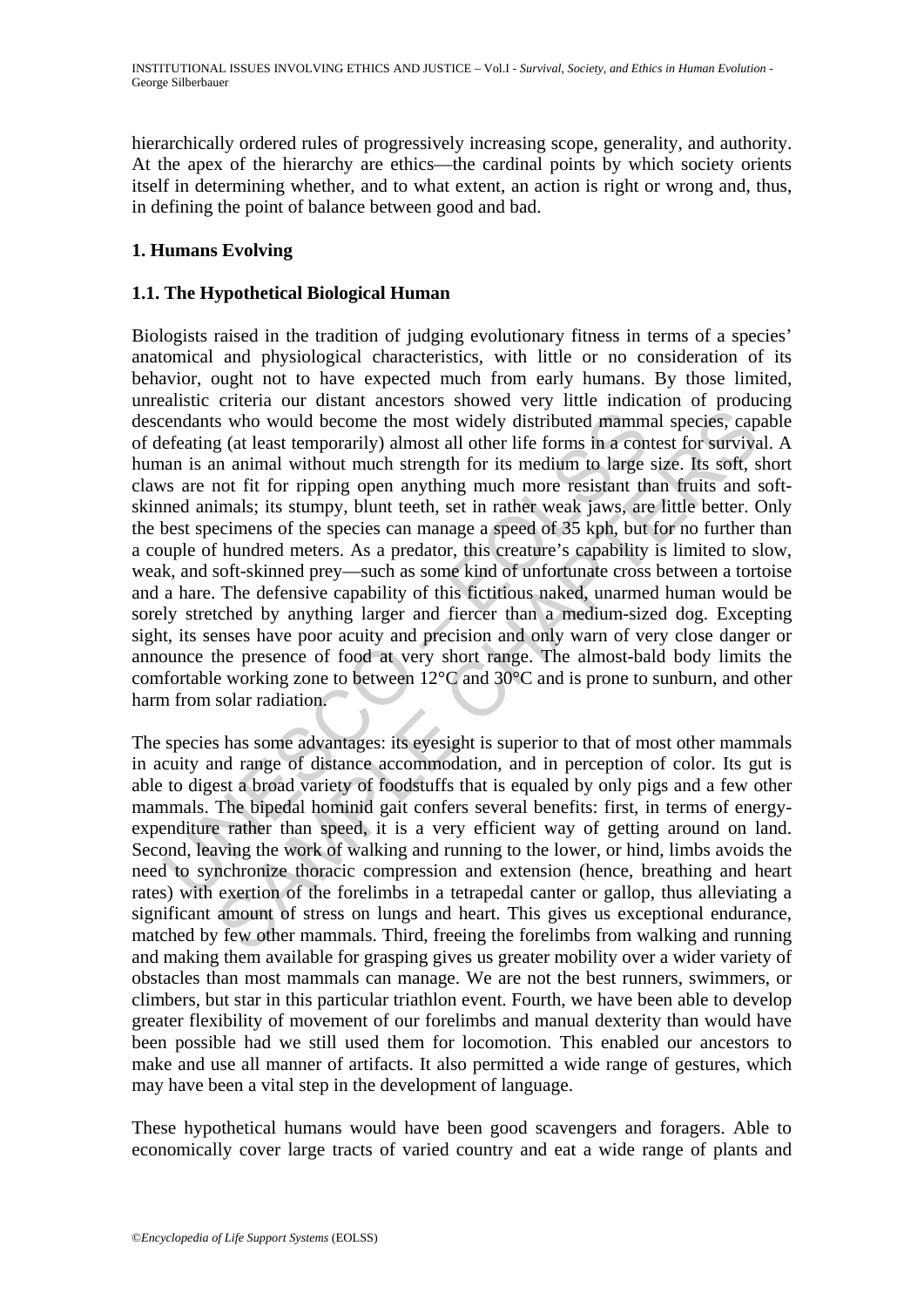most fresh animal remains they came across, they could eke out an existence in open tropical and sub-tropical savanna and grassland where the relative ease of travel, the diversity of plant foods, and density and variety of fauna would favor their modest capabilities. When immediately threatened by predators or dangerous competitors for the spoils of scavenging they could escape by climbing trees and rocks. But it would have been a miserable existence. For breeders of small numbers of young that were, furthermore, highly dependent for their first three or four years, it would have been a precarious balancing act over the abyss of extinction.

In the traditional biologists' view, the enhanced efficacy gained from a species' anatomical and physiological specialization shortened the odds to favoritism. However, specialization is bought at the cost of evolutionary potential. Although this anatomical and physiological portrait of a hominid is of a rather sadly unpromising also-ran, it is also one of a generalized primate—not very good at anything in particular, but a versatile creature that could turn its nimble hand to almost any task, and able to adapt to a wide range of diets and habitats and vary its behavior accordingly.

## **1.2. Real Humans and Their Evolutionary Strategy**

The preceding fantasy is, of course, invalidated by the omission of the social and cultural capabilities of even early pre-human hominids. They shared the common lot of all life forms of having to use the resources of materials, energy, and information available to them in their environment to resist the pressures with which their environment surrounded them: cold, heat, thirst, hunger, disease, predation, competition from other species, and other threats to their survival. Their puny claws and small, blunt teeth would, as I have shown, have been of limited use in food getting and defense.

one of a generalized primate—not very good at anything in<br>atile creature that could turn its nimble hand to almost any task, a<br>de range of diets and habitats and vary its behavior accordingly.<br>**Real Humans and Their Evolut** of a generalized primate—not very good at anything in particular, between that could turn its nimble hand to almost any task, and able to adapted the search that could turn its imble hand to almost any task, and able to ad The evolutionary strategy of most other animals is to change their genes to suit their environment and gain some advantage through anatomical and physiological adaptation. Our distant ancestors developed their life-support systems by changing their environment to suit their genes. In their adaptive strategy our forebears took a different course; they sought and contrived the technological fix even before becoming, strictly speaking, human. Instead of resorting to the conventional biological solution of waiting for genetic change to grow sharp fangs and effective claws, hominids of some two million years ago used their small manual strength to make tools and weapons that were substitutes for these. They devised techniques of sharpening sticks and bones, and of cleaving stone to form pointed and edged implements for cutting, crushing, and digging. Then, much later, they devised missiles that could stun and pierce and kill, and ways of launching them with enough force and accuracy to compensate for their own bodily frailty.

Humans are not, of course, the only users of tools. Who is not entranced by the sight of a sea-otter floating on its back, balancing a stone on its belly between its forepaws and using this stone as a hammer to smash open a crustacean or shellfish too tough to crack with its jaws? It is understandable that this should delight, for it is a neat and undeniably purposive sequence of actions. The otter first catches its prey and, holding it in its mouth, searches the sea floor for a suitable stone, which is grasped with paws and brought to the surface to break open the meal.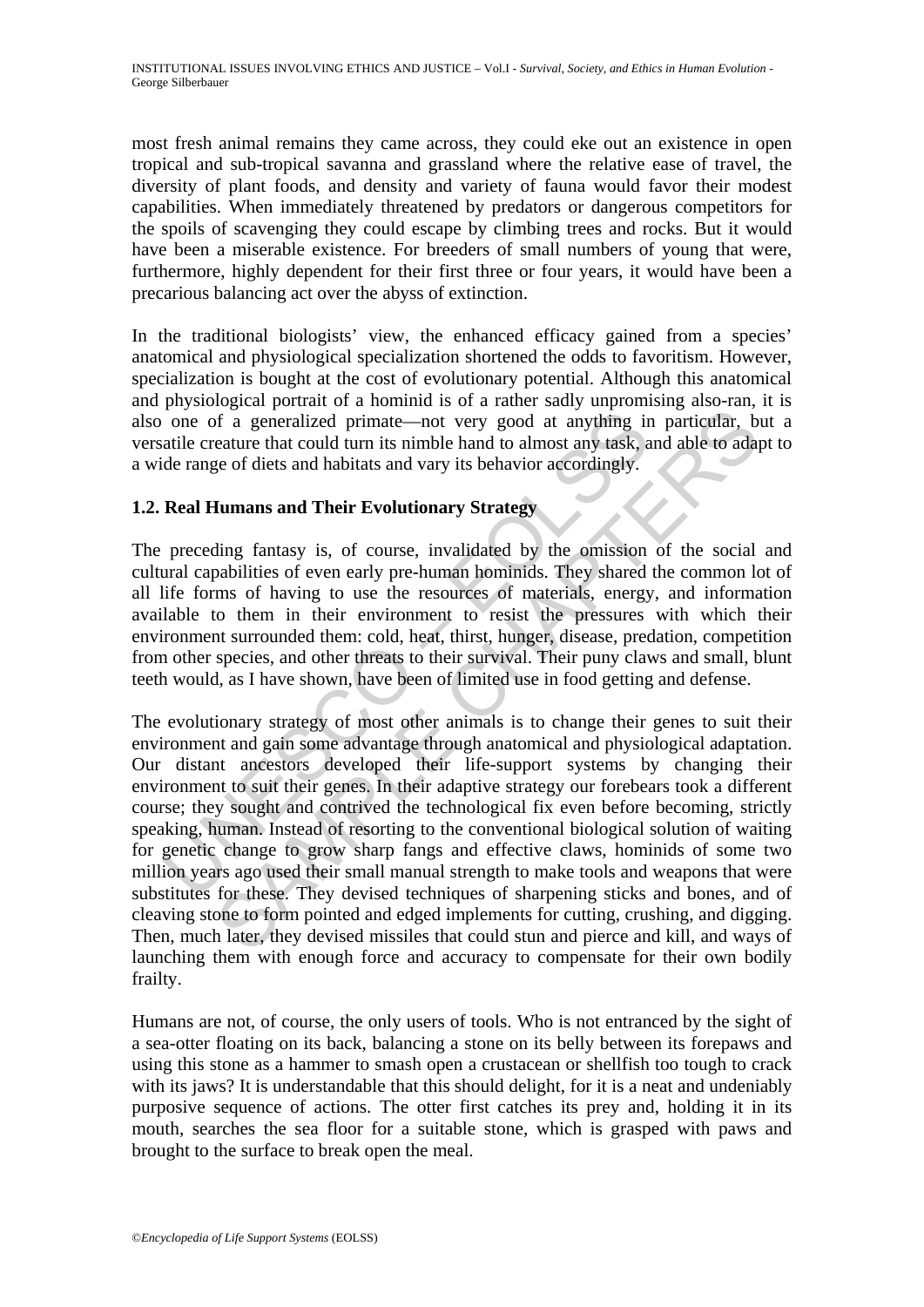All otter species are playful creatures, a trait that increases the probability of their inventing novel sequences of action. It is less unsettling of our view of their intellect to ascribe the origin of this behavior to an accident of their play, subsequently spread by imitation, than to their having thought it all out. Most apes are also playful, although more ponderously so than are otters, and it is as plausible that early hominid Pithecanthropus also unintentionally played their way into the technology of making and using tools and other artifacts. Perhaps, like sea otters, they subsequently realized that they made survival easier and purposefully perpetuated the toys and tricks.

This is not to say that our species abandoned evolutionary genetic change. We do not appear to have altered our gross anatomy to any great extent; specimens of quite early *Homo sapiens* would probably, if suitably groomed and garbed, pass unnoticed among today's professors, princes, and politicians. But there has been significant genetic change to our fine anatomical structures and physiology over the intervening thousands of generations and there is no reason to suppose that it will cease. Not all of it has been to our obvious benefit. However, the principal human strategy has been to change our environment to fit our genes as expressed in our physical and mental makeup. It was a slow revolution over more than two million years.

One of their powerful early adaptive techniques was the control of fire. It gave them warmth to withstand some of the stress of cold and, in their cuisine, the means to make many foods more efficiently digestible, yielding higher amounts to energy than when eaten raw. Brain tissue is metabolically very expensive and the improvement to their energy supply that cooking brought may have contributed to the increase in brain size at this time. Furthermore, cooking neutralizes the toxins of many animal and plant foods, effectively expanding the spectrum of human food sources.

enerations and there is no reason to suppose that it will cease. No<br>ur obvious benefit. However, the principal human strategy has t<br>ironment to fit our genes as expressed in our physical and menta<br>revolution over more than nons and there is no reason to suppose that it will cease. Not all of it has loous benefit. However, the principal human strategy has been to change to to fit our genes as expressed in our physical and mental makeup. It wi Technological development was initially slow. Tens of thousands of years passed with almost no changes until about the last hundred thousand years. A very important effect of technological development was to make available to its hominid users a growing proportion of the total amounts of materials, energy, and information contained in their environment. We now do this on so gigantic a scale and so rapidly as to threaten our (and countless other species') survival but, over our long history, it gave our ancestors an increasingly secure subsistence base and buffer against environmental pressures and better chances of survival. Technology has never been an infallible shield against environmental hazards; 20 or more other hominid species with comparable technology appear to have dwindled to extinction, as have more recent human populations (e.g. the fifteenth-century Danish settlers in Greenland). Many others perished or suffered dreadfully, but the steady trend has been to higher rates of survival and increasing populations—to the point at which the consequences of overpopulation now appear among the major hazards to the survival of our and other species.

-

-

-

# TO ACCESS ALL THE **19 PAGES** OF THIS CHAPTER, Visit[: http://www.eolss.net/Eolss-sampleAllChapter.aspx](https://www.eolss.net/ebooklib/sc_cart.aspx?File=E1-37-01-01)